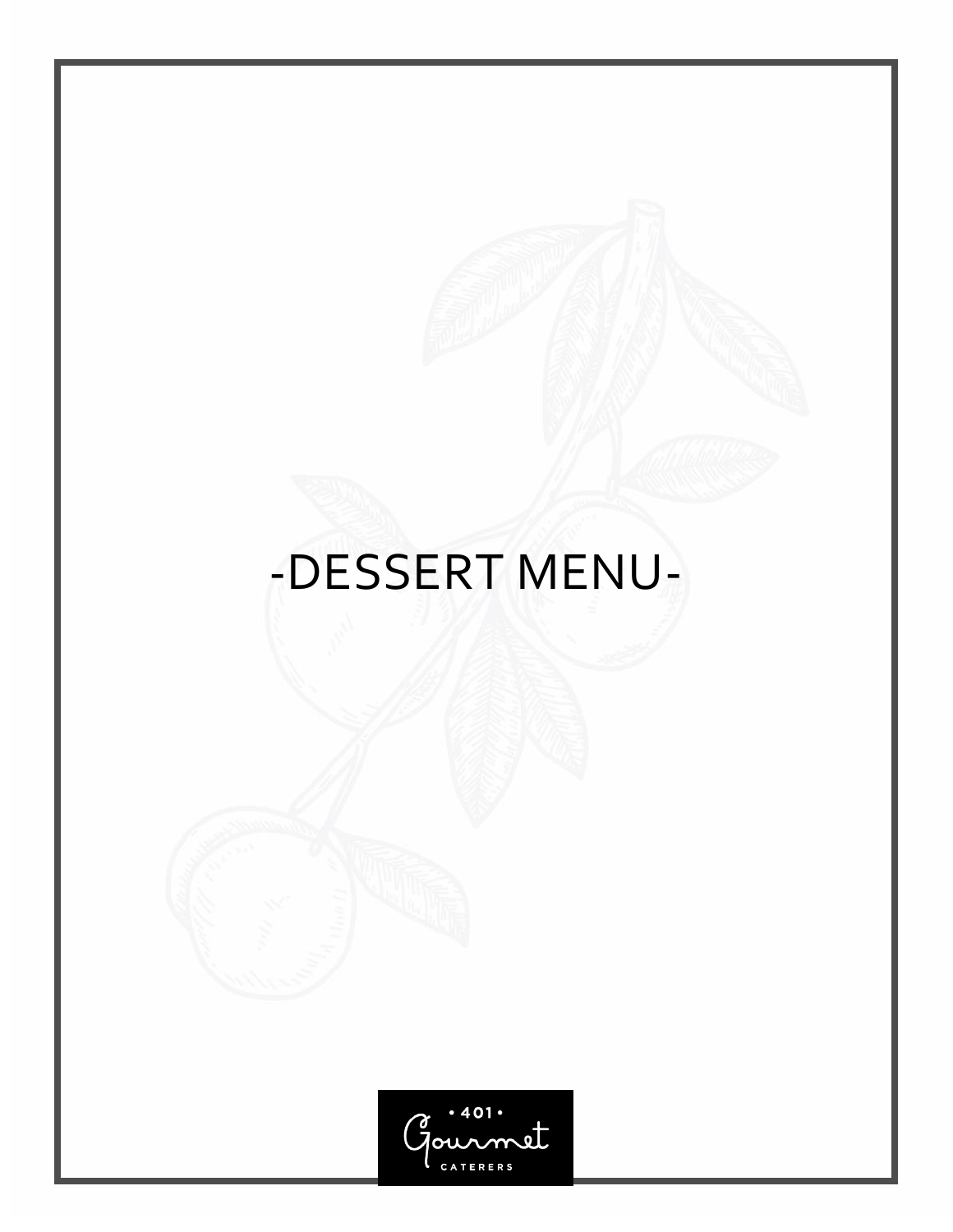# **-Classics-**

# **Tiramisu**

*Classic Italian Dessert with espresso, mascarpone cream, and shaved chocolate* 

### **Mixed Berry Pavlova**

*A light and crisp meringue shell filled with Chantilly whipped cream and*  Mixed berries, topped with strawberry coulis

### **French Fruit Tart**

*A crisp sweet pastry shell filled with crème patisserie and fresh glazed fruit*

### **Cheesecake**

*Rich creamy cheesecake offered in a variety of options:*

*- Classic NY style cheesecake topped with fresh berries and whipped cream*

*- Lemon cheesecake topped with blueberries and whipped cream*

*- S'mores cheesecake with chocolate, graham cracker crust and toasted marshmallow*

*- Salted Caramel Cheesecake topped with salted caramel sauce and whipped cream*

# **Strawberry Shortcake**

*House made biscuits with fresh strawberries and Chantilly whipped cream* 

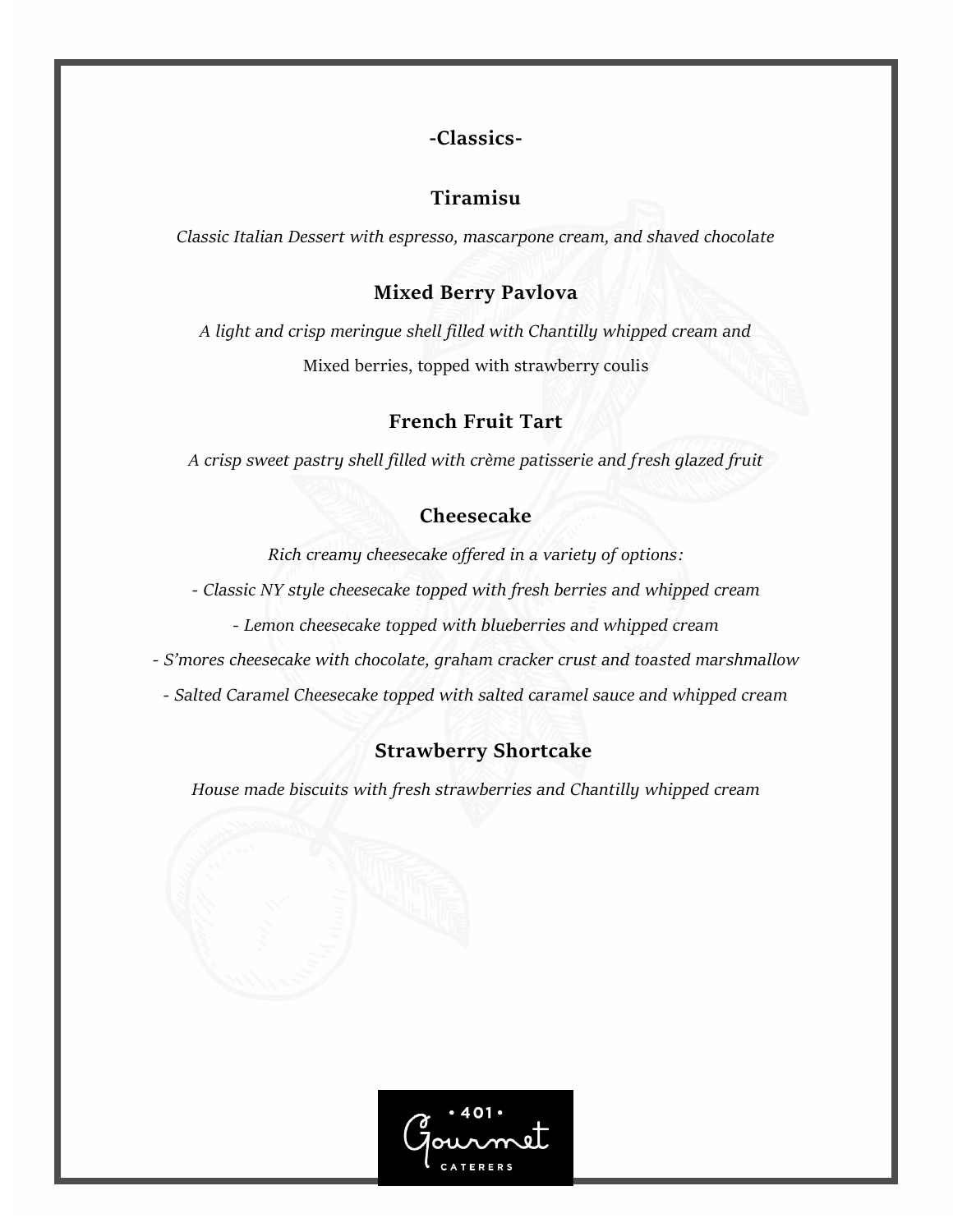# **-Cookies, Brownies, & Bars-**

#### **"Millionaires" Shortbread**

*Buttery shortbread bars topped with caramel sauce and dark chocolate* 

# **Salted Caramel Blondies**

*Blondie bars with toffee, walnuts, and chocolate chips Topped with caramel and sea salt*

# **Chocolate Chip Cookies**

*Classic chocolate chip cookies served warm*

### **Oatmeal Raisin Cookies**

*Classic oatmeal raisin cookies*

# **S'mores Brownies**

*Chocolate brownies with chocolate chunks, graham cracker pieces, and* 

*Marshmallow* 

#### **Pecan Pie Bars**

*Classic brown sugar pecan pie bars*

#### **Strawberry Rhubarb Bars**

*Strawberry and rhubarb jam on top of house made granola and shortbread*